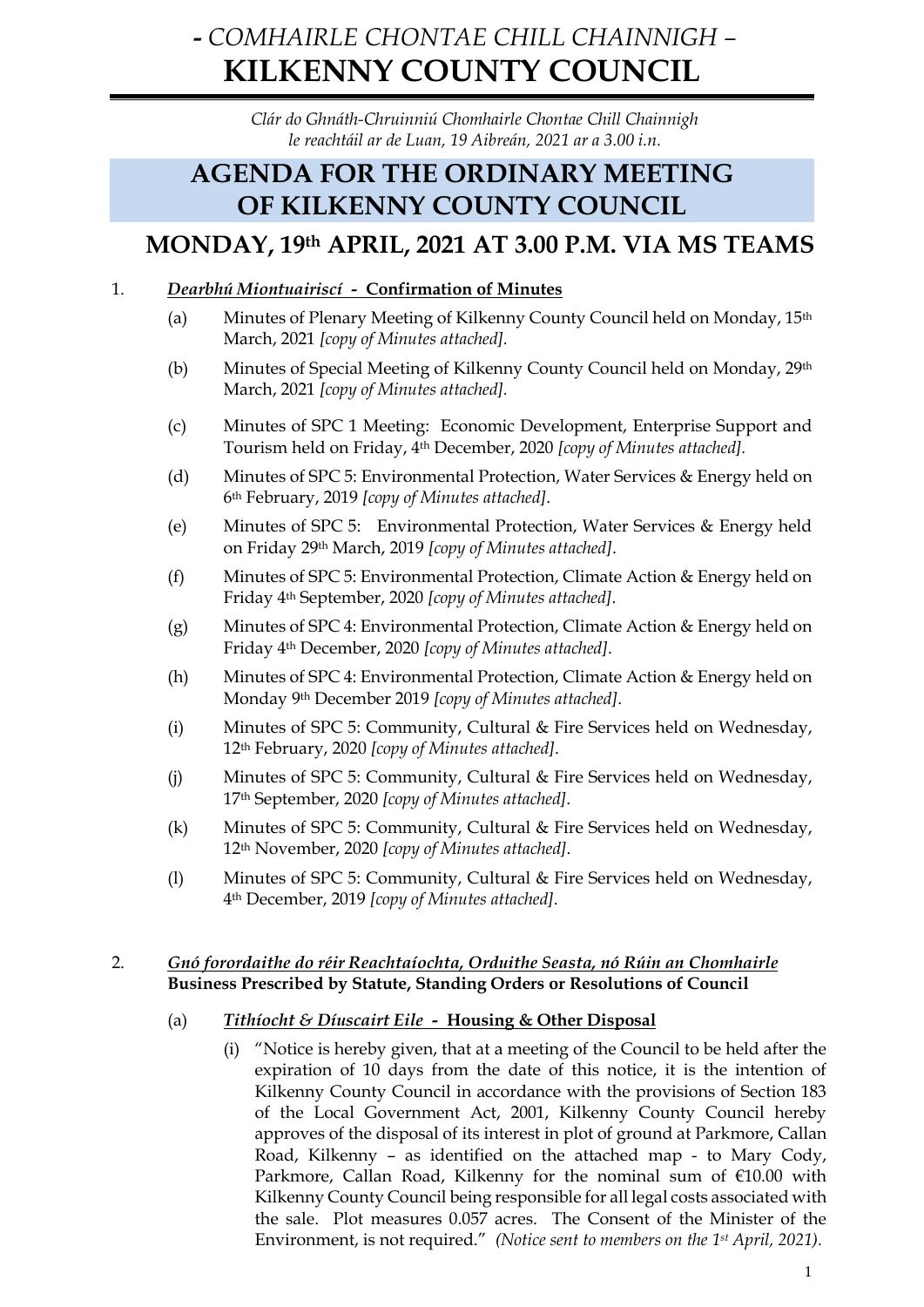- (ii) "Notice is hereby given, that at a meeting of the Council to be held after the expiration of 10 days from the date of this notice, it is the intention of Kilkenny County Council in accordance with the provisions of Section 183 of the Local Government Act, 2001, Kilkenny County Council hereby approves of the disposal of its interest in plot of ground at No. 1 Beech Grove, Rosbercon, New Ross, Co. Kilkenny – as identified on the attached map - to James Dooley, No. 1 Beech Grove, Rosbercon, New Ross, Co. Kilkenny for the nominal sum of €10.00 with the Purchaser being responsible for all legal costs associated with the sale. Plot measures 45.91m2. The Consent of the Minister of the Environment, is not required." *(Notice sent to members on the 1st April, 2021).*
- (iii) "Notice is hereby given, that at a meeting of the Council to be held after the expiration of 10 days from the date of this notice, it is the intention of Kilkenny County Council in accordance with the provisions of Section 183 of the Local Government Act, 2001, Kilkenny County Council hereby approves of the disposal of its interest in a plot of ground at 1, Brookfield, Ballyragget, Co. Kilkenny to Martina Comerford, as Personal Rep of Daniel Comerford and Alice Comerford, Deceased, 1 Brookfield, Ballyragget, Co. Kilkenny for the nominal sum of €10.00 with the Purchaser being responsible for all legal costs associated with the sale. Plot measures 154.2 square metres approx. The Consent of the Minister of the Environment is not required." *(Notice sent to Members on the 7th April, 2021).*

# (b) *Pleanail -* **Planning**

- (i) Proposed Part 8 Construction Access to the Greenway
- (ii) Proposed Part 8: Canal Road, Johnstown

# (c) *Gnóthaí Corparáideacha -* **Corporate Affairs**

- (i) Chief Executive's Monthly Report *[Report Attached].*
- (ii) Draft Annual Report 2020 *[Report Attached]*

# (d) *Bóithre**-* **Roads**

(i) Roadworks Scheme 2021 *[Report Attached]*

# (e) *Airgeadas* **- Finance**

- (i) Finance Update.
- (ii) AFS 2020 *[Report Attached]*

# (f) *Pobol Cultúr* **- Community & Culture**

(i) LCDC Annual Report 2020 *[Report Attached]*

# (g) *Tithíocht-* **Housing**

(i) Housing Update & Capital Delivery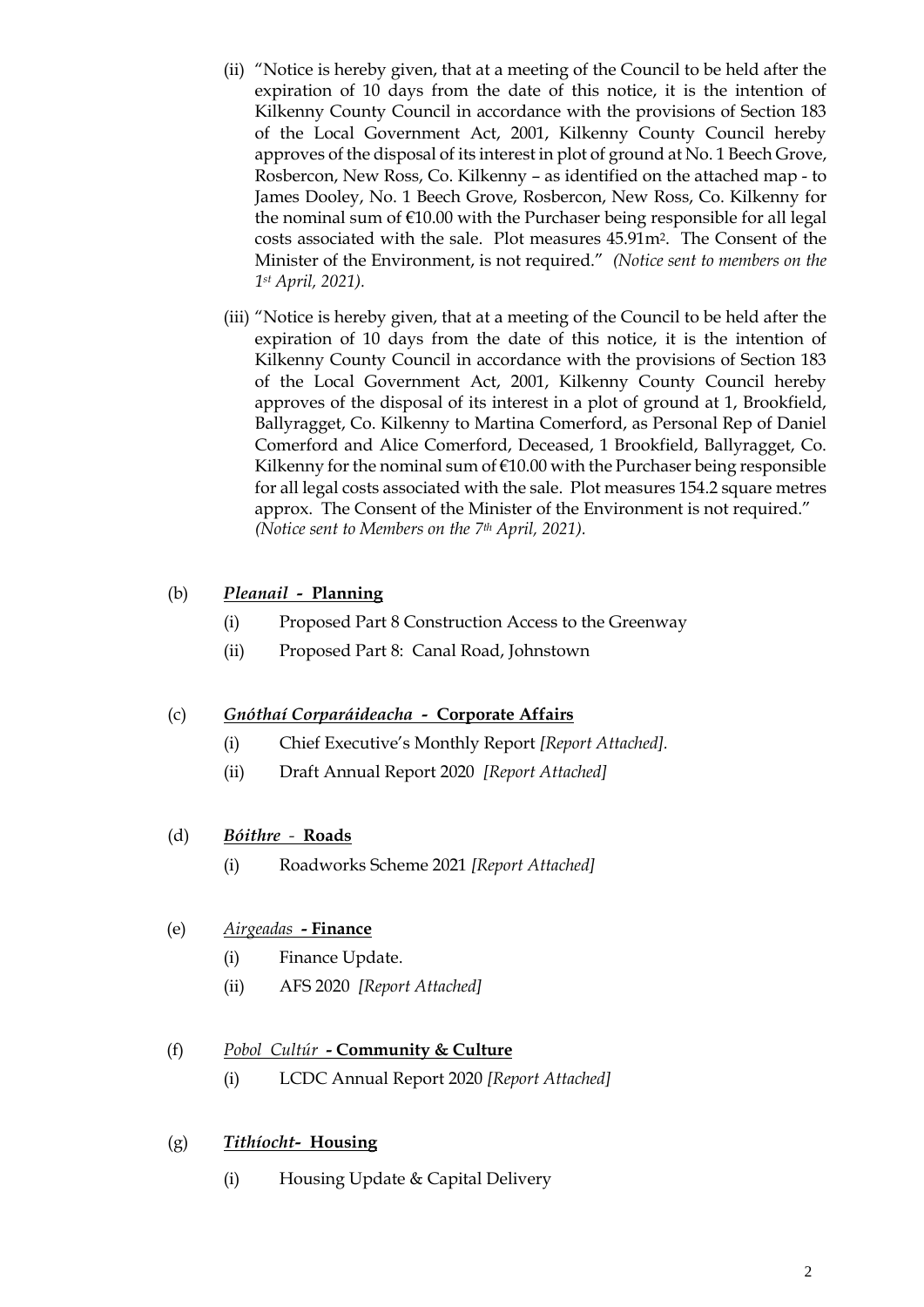# 3. *Comhfhreagras -* **Correspondence**

- (i) Correspondence from Minister for Justice regarding Parental Alienation". *[Notice of Motion 10-2020]*
- (ii) Correspondence from Minister of Public Expenditure & Reform and Department of Transport in relation to implementing a plan to sustain the country's Post Offices *[Notice of Motion 11-2020]*
- (iii) Correspondence from Minister in relation to maternity and paternity leave for Elected Representatives *[Notice of Motion 14-2020].*

# 4. *Gnó ar athló ó chruinniúroimhe seo -* **Business adjourned from a previous Meeting**

# 5. *Dátaí agus Amanta do chruinnithe a shocrú -* **Fix Dates & Times of Meetings**

- (i) Fix date for Annual Meeting.
- (ii) Presentation from Presidents of Carlow & Waterford IT
- (iii) Schedule of Meetings *[Report Attached].*

# 6. *Plé ar Thuairiscí agus Moltaí ó Choistí an Comhairle* **Consideration of Reports & Recommendations of Committees of the Council**

- (i) Report of SPC 1: Economic Development, Enterprise Support and Tourism held on Friday, 18th September, 2020 *[copy of Report attached].*
- (ii) Report of SPC 1: Economic Development, Enterprise Support and Tourism held on Friday, 4th December, 2020 *[copy of Report attached].*
- (iii) Report of SPC 5: Environmental Protection, Water Services & Energy jeld on 6th February, 2019 *[copy of Minutes attached]*.
- (iv) Report of SPC 5: Environmental Protection, Water Services & Energy held on Friday 29th March, 2019 *[copy of Minutes attached]*.
- (v) Report of SPC 5: Environmental Protection, Climate Action & Energy held on Friday 4th September, 2020 *[copy of Minutes attached]*.
- (vi) Report of SPC 4: Environmental Protection, Climate Action & Energy held on Friday 4th December, 2020 *[copy of Minutes attached]*.
- (vii) Report of SPC 4: Environmental Protection, Climate Action & Energy held on Monday 9th December 2019 *[copy of Minutes attached]*.
- (viii) Report of SPC 5: Community, Cultural & Fire Services held on Wednesday, 12th February, 2020 *[copy of Minutes attached]*.
- (ix) Report of SPC 5: Community, Cultural & Fire Services held on Wednesday, 17th September, 2020 *[copy of Minutes attached]*.
- (x) Report of SPC 5: Community, Cultural & Fire Services held on Wednesday,  $12<sup>th</sup>$ November, 2020 *[copy of Minutes attached]*.
- (xi) Report of SPC 5: Community, Cultural & Fire Services held on Wednesday, 4th December, 2019 *[copy of Minutes attached]*.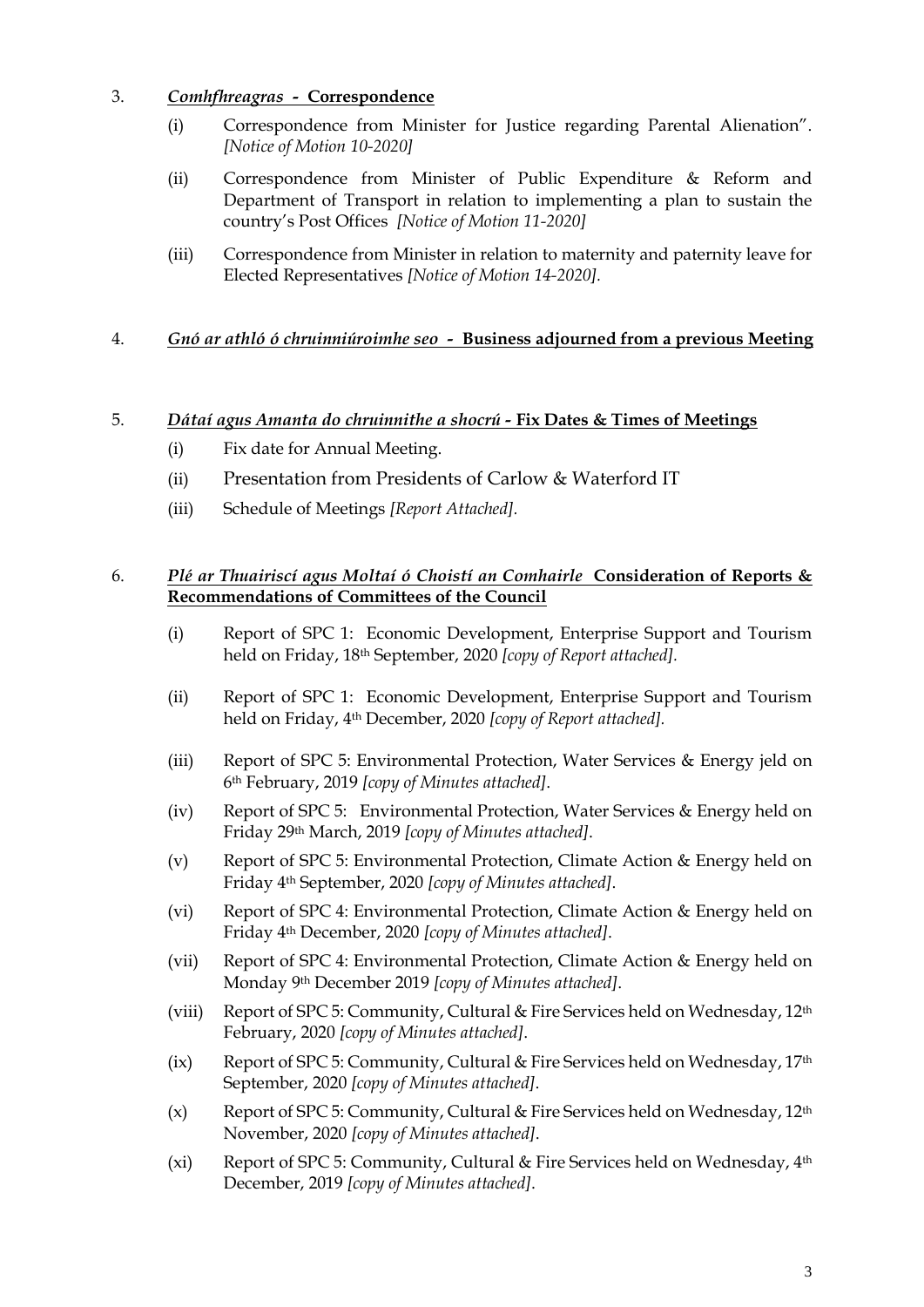7. *Gnó Eile romhainn i bhFógra reachtála an Chruinnithe -* **Other Business set forth in the Notice convening the Meeting**

# 8. *Oideachas agus Oiliúint -* **Education & Training**

(i) AILG Elected Members Training Programme 2021

# 9. *Gnótha ag éirí as Miontuairiscí -* **Matters Arising from Minutes**

#### 10. *Aon Ghnó Eile -* **Any Other Business**

#### 11. *Fógraí Rúin -* **Notices of Motion**

#### **01 (21) Cllr. David Fitzgerald**

"That Kilkenny County Council support and work with alternative sports organisations including the provision of a suitable site to build a multi-purpose sports facility and arena in Kilkenny."

#### **02 (21) Cllr. Peter Cleere**

"That Kilkenny County Council on the first anniversary of the Global Coronavirus pandemic would light up all public buildings in Kilkenny BLUE over one weekend as soon as possible as a tribute to those who have lost their lives in the pandemic. The blue could also signify our appreciation of our Healthcare staff and frontline workers who are working tirelessly to keep us all safe."

#### **03 (21) Cllr. Peter Cleere**

"That Kilkenny County Council would proactively approach the new entity *(Technological University of the South East)* once it has attained university status and is formally set up, with the view to implementing the 'From Charter To Framework - the case for higher education in Kilkenny' recommendations which would incorporate a significant campus facility for Kilkenny."

#### **04 (21) Cllr. Maria Dollard**

"That this Council recognises the importance of community participation in the energy transition, and supports the installation of rooftop solar power for community buildings, particularly school buildings. The Council notes that while residential, commercial, industrial and business buildings benefit from an exemption to planning permission for the installation of solar panels covering less than 50% of the roof area *(SI83/2007, SI235/208)*, community buildings and schools are not subject to the same exemptions, and this creates an unfair burden and significant additional cost on schools and community buildings seeking to install solar panels.

Noting this, the Council will formally request of the Minister for Housing, Planning and Local Government to include as a matter of urgency schools and community buildings in the exemptions from planning permission for the installation of solar panels"

#### **05 (21) Cllr. Joe Malone**

"In welcoming the proposed Biodiversity Park at Dunmore, Kilkenny I would ask that the Council consider the means for providing coffee/refreshments on site."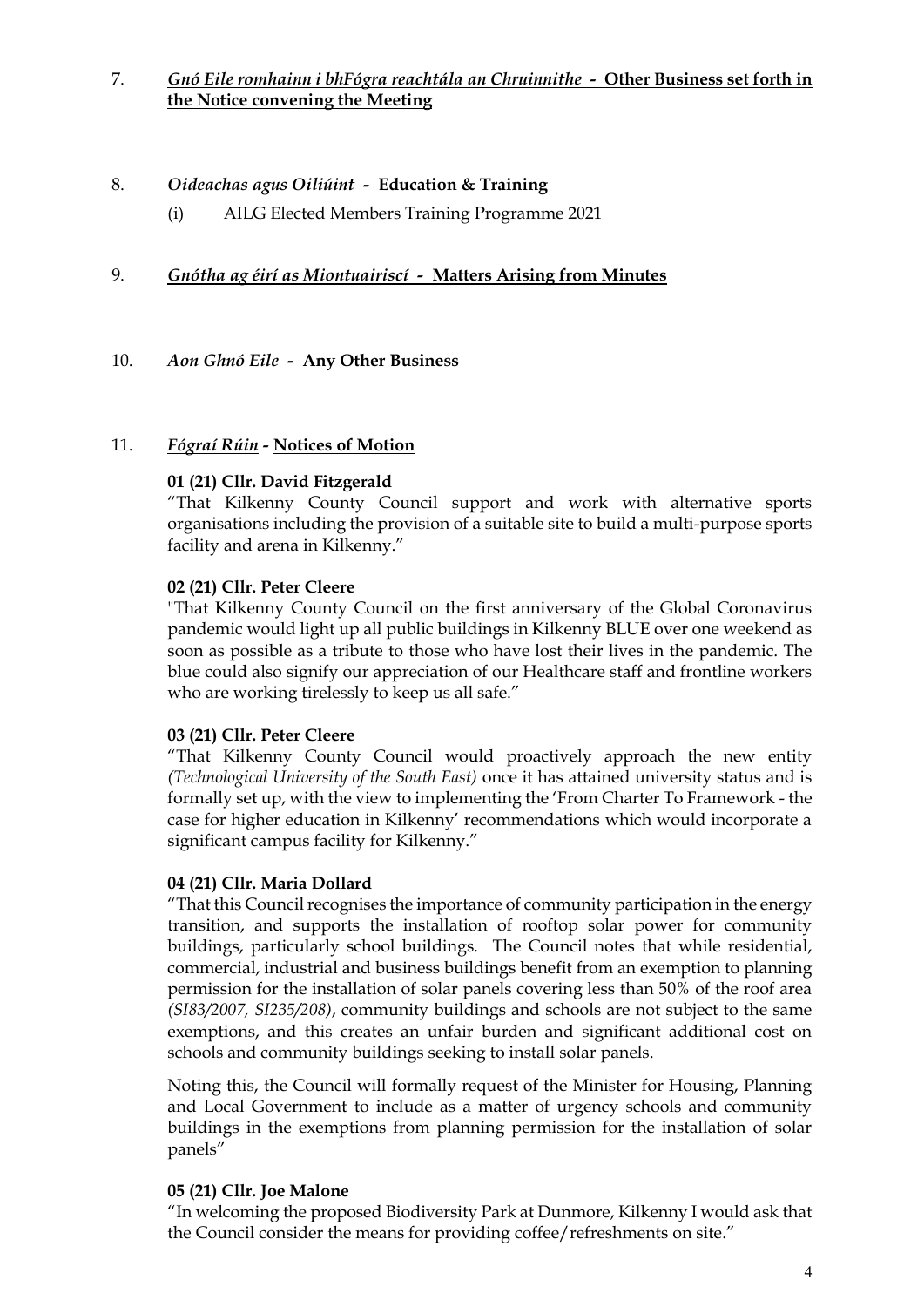# 12. *Fógraí i dtaobh Rúin ó Údaráis Áitiúla eile ag lorg tacaíochta ó Chomhairle Chontae Chill Chainnigh -* **Notices of Motion from other local authorities seeking support of Kilkenny County Council**

# **04 (21) Galway County Council**

"That Galway County Council circulate the "Agri Kids Be Farm Safe Presentation" to all 31 Local Authorities and invite each local authority to join in this initiative of Framing Safety and Safety Measures in Council Awareness Programs at a local level."

# **05 (21) Clare County Council**

"That Clare County Council call on the Minister for Transport, Climate, Environment and Communication to provide specific funding to all local authorities in order to create a role for an active and sustainable travel officer so that alternatives to the dependency on cars can be worked on. The role would also include modal shift, behavioural change and designing for the active mobility of people of all ages and abilities who have a right of access to our public streets."

#### **06 (21) Clare County Council**

"I am calling on Minister Darragh O'Brien and Minister of State Peter Burke to urgently review planning policy in relation to the Development of Residential property.

- *1. What I am looking for is more clarity and transparency in relation to developers applying for private residential development and disposal of the total development when completed for social housing.*
- *2. Developers are required to deliver on Part V of their obligations in the delivery of a portion of the development for Social and Affordable Housing and this has to be agreed with the planners with input from Senior Officers within the housing section.*
- *3. Planning and housing have a duty to deliver balanced tenure and sustainable communities where a mix of housing would be available for both private and social needs.*
- *4. The development of large scale social housing requires considerable assistance and support at local level and in some instances local services are not sufficient to provide school placements and other essential supports for some vulnerable families and this has to be a consideration for planners.*
- *5. Currently members of the public wishing to purchase their own property are finding it very difficult to find private property for sale as the policy in planning is mostly focused on the delivery of social housing and in turn this policy puts more pressure on local authorities waiting lists and for the lower to middle income bracket they cannot get on the list due to income thresholds.*

Public confidence needs to be strengthened in the whole planning process and I am hopeful the Ministers will find the balance required in the development of vibrant communities."

#### **07 (21) Clare County Council**

"In light of the incredible service and commitment given to the country by our frontline staff, healthcare workers, carers and lifesavers over the period of the Covid 19 Global Pandemic I call on the government to explore any and every manner to tangibly recognise this extraordinary above and beyond service.

I propose this recognition should be in the form of direct tax-free bonus payment similar to the €500 one off payment scheme introduced in Scotland, a tax credit, additional paid leave, or other appropriate clear and tangible reward to mark this commitment. To do this I call on the Department of Health to lead a cross department group with the achievement of above as its one objective."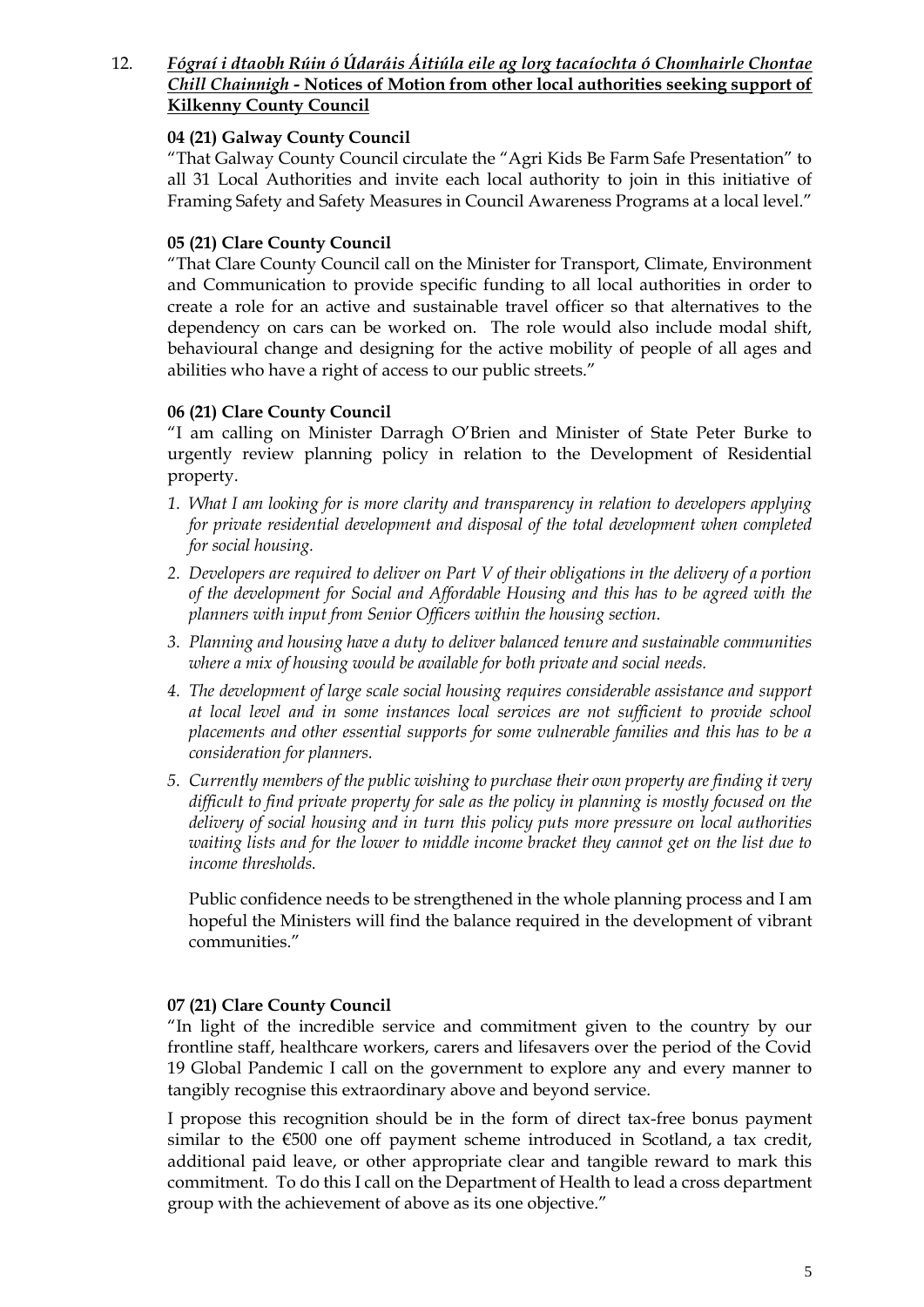#### **08 (21) Limerick City & County Council**

"That Limerick City and County Council acknowledge the oversight role played by Councils in Mother and Baby Homes, and call on all Councils to write to the Government to establish a national day of recognition for the women and their children impacted; and that the Council write to the Minister for Children asking that the survivors be given access to a written copy of the Final Report of the Commission of Investigation into Mother and Baby Homes."

#### **09 (21) Limerick City & County Council**

"That Limerick City and County Council requests the Minister for Housing, Local Government and Heritage to immediately suspend the statutory time period for the preparation of the Draft Limerick Development Plan 2022-2028 until such time as (a) public health restrictions are lifted to allow for safe face-to-face engagement between the Elected Members, the public and the Executive and (b) the Department provides a definition of the 'social and economic need' as referred to in the National Planning Framework."

#### **10 (21) Clare County Council**

"Given the impact Covid 19 has had nationally on work and living patterns, and the opportunities this creates to 'proactively address issues of town/village decline' and to promote 'compact growth' in those settlements, we would ask the Minister of Housing, Local Government and Heritage that he undertake a review to the current National Planning Framework, and prior to the outcome, he remove reference to, and requirement for local authorities to adhere to, the two tiered approach to land zoning in the delivery of the next County Development Plan due to its negative impact on the 'facilitation of the building of homes within the existing footprint of rural settlements' and the ability to deliver on our own rural development goals. We further request this motion be forwarded to every one of our Oireachtas Members and to every other local authority in Ireland for their observations."

#### **11 (21) Clare County Council**

"We are calling on the Government to enforce the laws of the land that exist in relation to tackling the unauthorised occupation of public lands all over Ireland. Level 5 Covid restrictions have been in place for some time and are likely to continue to the future. Local authorities are precluded from taking action at this time and in the interest of Public Health & Environmental considerations we are calling on the Government to engage a Task Force and design a mechanism or policy to protect all citizens in Ireland from the unauthorised occupation of Public Lands. WE would also request the circulation of the motion to the other 30 Local Authorities, The Oireachtas Members, LAMA and the AILG."

#### **12 (21) Kerry County Council**

"That Killarney MD would write to the Minister for Health requesting the immediate introduction of payment to student nurses, once they take up placement duties. If this motion is passed, I ask that it would be circulated to all other Local Authorities requesting their support."

#### **13 (21) Kerry County Council**

"That this Council calls on the Government to utilise its seat on the United Nations Security Council to delivery Statehood to the Palestinian people."

#### **14 (21) Kerry County Council**

"That this Council writes to Ms. Samantha Power, newly appointed Head of US Aid by President Biden to address this Council at some future date."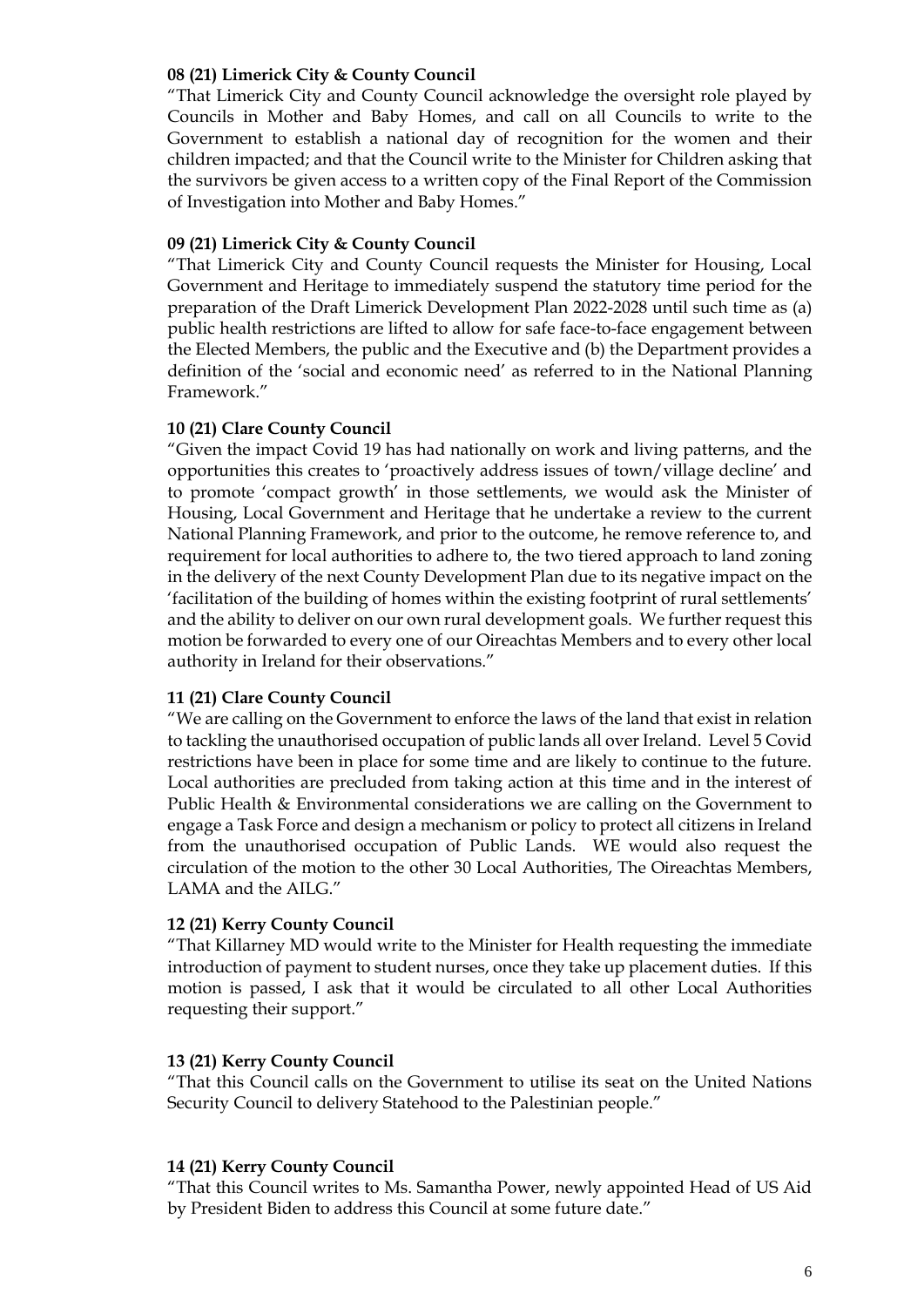# **15 (21) Tipperary County Council**

"That Tipperary County Council calls on the Minister for Tourism, Culture, Arts, Gaeltacht, Sport and Media, MS. Catherine Martin, T.D., to consider providing extra supports to regional newspapers who provide an essential service to many communities including in County Tipperary during the Covid pandemic."

#### **16 (21) Tipperary County Council**

"That Tipperary County Council write to the Minister of Environment, Climate and Communication, Eamon Ryan, TD seeking a 75% rebate in the PSO levy on ESB bills for Community Halls and facilities because of their inability to fundraise due to Covid-19. This motion if passed should be circulated to all other Councils and DPER."

#### **17 (21) Tipperary County Council**

"That Tipperary County Council call on the Government to introduce a National day of recognition for the survivors and victims of Mother and Baby Homes. The Survivors of Mother and Baby Homes should have the right to information about their birth Mother and their full identity. The Government would establish a proper redress scheme for survivors and victims and immediately provide counselling and other mental health services to survivors of Mother and Baby Homes to support them in this remarkable difficult time. Also, that we as a Council recognise the Historical role that County, Borough and Town Councils from Tipperary played in the running of Mother and Baby institutions in this County, so that we can be sure that this sad part of our past is known and not hidden away. That the government would also support the excavation, exhumation and where possible the identification of remains of babies buried at institutions and insure their dignified reburial and in particular support the endeavours of the We are Still Here Sean Ross Group to complete a 3D scan dig of identified burial locations at Sean Ross. The Council also calls on Minister Roderic O'Gorman to extend the lifetime of the Commission to allow the DPC (Data Protection Commission) to fully investigate the destroying of recordings of evidence without making full transcripts. This immediate action is required to preserve the testimony of witnesses."

#### **18 (21) South Dublin County Council**

"During the massive struggle that has been waged by ex-Debenhams workers across the companies 11 stores in Ireland the deficit of workers protection in liquidations has again been sharply exposed. This Council calls for the immediate implementation of the Duffy/Cahill Report compiled in 2016 in the aftermath of The Cleary's dispute – as one way of strengthening workers' rights and tackling the legal outs provided to major corporations who engage in tactical liquidations in order to avoid their obligations under hard won workers' rights. If passed this Council communicates such in writing to Government, to all Local Authorities and to the ICTU offering its support for implementation."

#### **19 (21) Sligo County Council**

"I call on Sligo County Council to make a formal submission to the Minister for Housing, Local Government & Heritage outlining our complete opposition to the proposed provisions of the Land Development Agency Bill 2021.

The proposed removal of the Section 183 reserved function of Elected Members in relation to the disposal of local authority held land to the LDA as provided for in Part 7 Section 56 of the bill is unacceptable and an affront to local democracy. As advocates for the empowerment of local government, we can never support or accept any diminution in the reserved functions and powers of elected Councillors.

I also have concerns regarding the potential long term implications for local authorities in delivering social and affordable housing on local authority held land due to the extensive remit of the LDA. I believe that this is a major battle in our ongoing fight to preserve the local democratic function in the face of ever increasing centralism."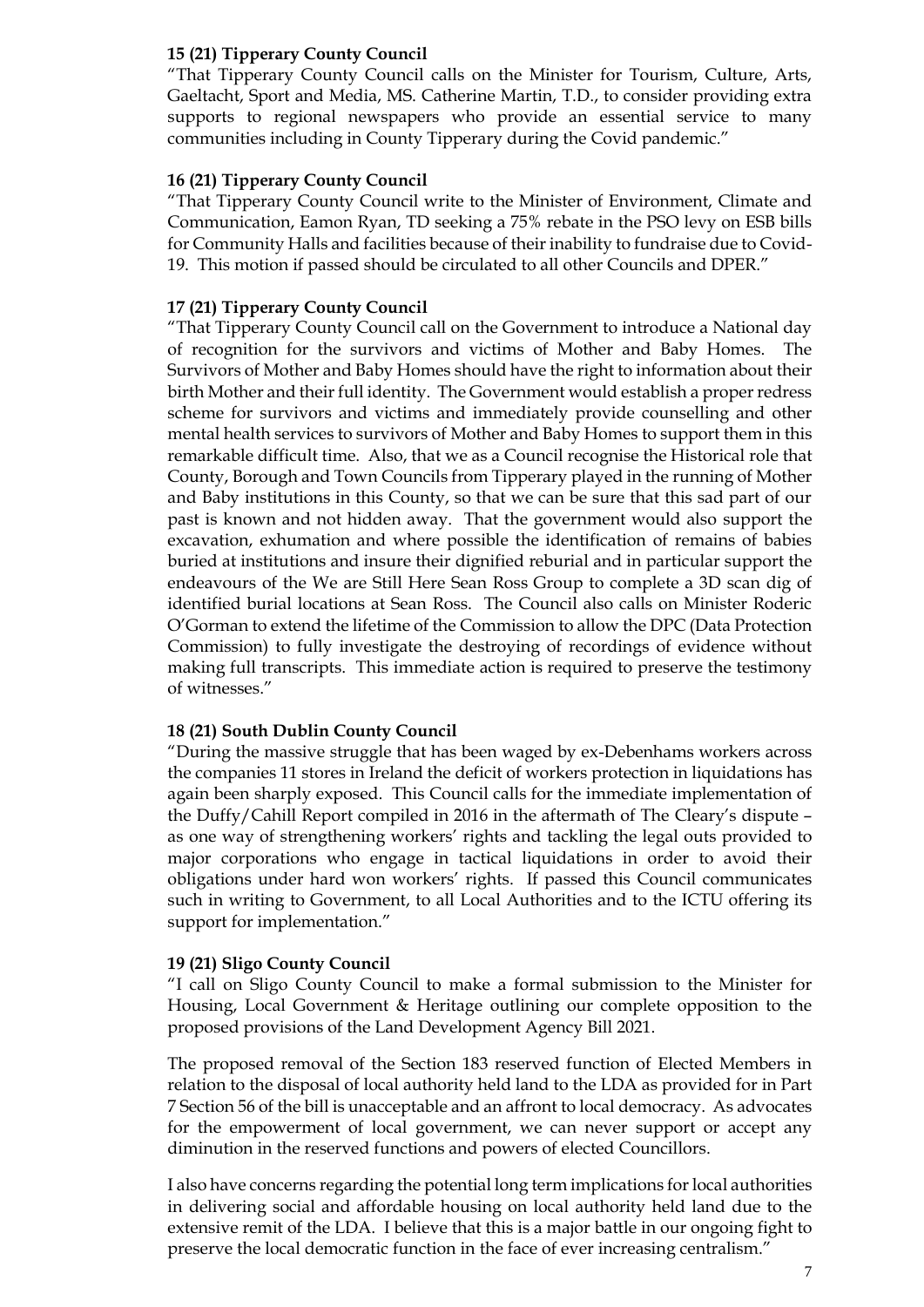#### **20 (21) Sligo County Council**

"To call on Sligo County Council to write to the Government and An Post asking them to give a 2 year extension to the current contract that most of the local Post Offices are engaged in. This is because Covid-19 has had a dramatic negative effect on their income due to the reduction in footfall".

#### **21 (21) Sligo County Council**

"To call on Sligo County Council to formally request the Minister for Agriculture to seek the appointment of 'an Independent Meat Regulator' with statutory powers. The purpose of such an independent regulator will be to have legislative powers to investigate anti-competitive behaviour by meat processors, meat traders, bodies associated with the trade of meat, trade of meat by-products and/or trade by retailers who operate along the meat supply chain."

#### **22 (21) Sligo County Council**

"That Sligo County Council engage with their relevant partners including Sligo PPN, Sligo Volunteer Centre to address the urgent needs of the hundreds of community groups across County Sligo who are facing a funding crisis to keep electricity, insurance, credit facilities, heating, maintenance costs and other recurring fixed costs serviced as a result of the Covid-19 pandemic.

Whilst recognising that there has been many beneficial schemes open to the C&V sector to in turn support their communities over the pandemic, there is now a requirement to support the C&V sector themselves to stay afloat.

In addition, that this Local Authority write to the Taoiseach, Tanáiste, Leader of the Green Party and the Minister for Rural Affairs and Community Development to request a scheme be devised to address the Community and Voluntary Sectors funding needs.

That this motion also be relayed to every Local Authority in the country".

#### **23 (21) Dún Laoghaire-Rathdown County Council**

"That Dún Laoghaire-Rathdown County Council, recognising the scale of the Housing crisis, reaffirms its commitment to work with Government and all relevant agencies towards delivering new housing units and in particular ensuring that sufficient Social and Affordable housing is built for those in need of same.

Recognizing, however, its responsibility to use Dún Laoghaire-Rathdown property in the best interests of society this Council rejects the provisions contained in the Land Development Agency 2021 Bill published by the Government removing the role of the elected members of Local Authorities in approving the transfer or sale of lands to the Land Development Agency.

The Council further agrees to write to the Minister for Housing, Local Government and Heritage urging a removal of that provision and to ensure that elected Councillors retain the right to control such sales or transfers and be able to prepare and plan for appropriate housing delivery on Council owned lands. The Council further agrees to circulate this motion to each Local Authority and the Association of Irish Local Government requesting their support for this."

#### **24 (21) Wicklow County Council**

"That the Members of Wicklow County Council call on the Government to reinstate, in the Land Development Agency Bill, the legal requirement that Councillors must consent to the sale of all public land in the ownership of the Council by way of a Disposal Motion *(Section 183)* voted for by a majority of Councillors in public session."